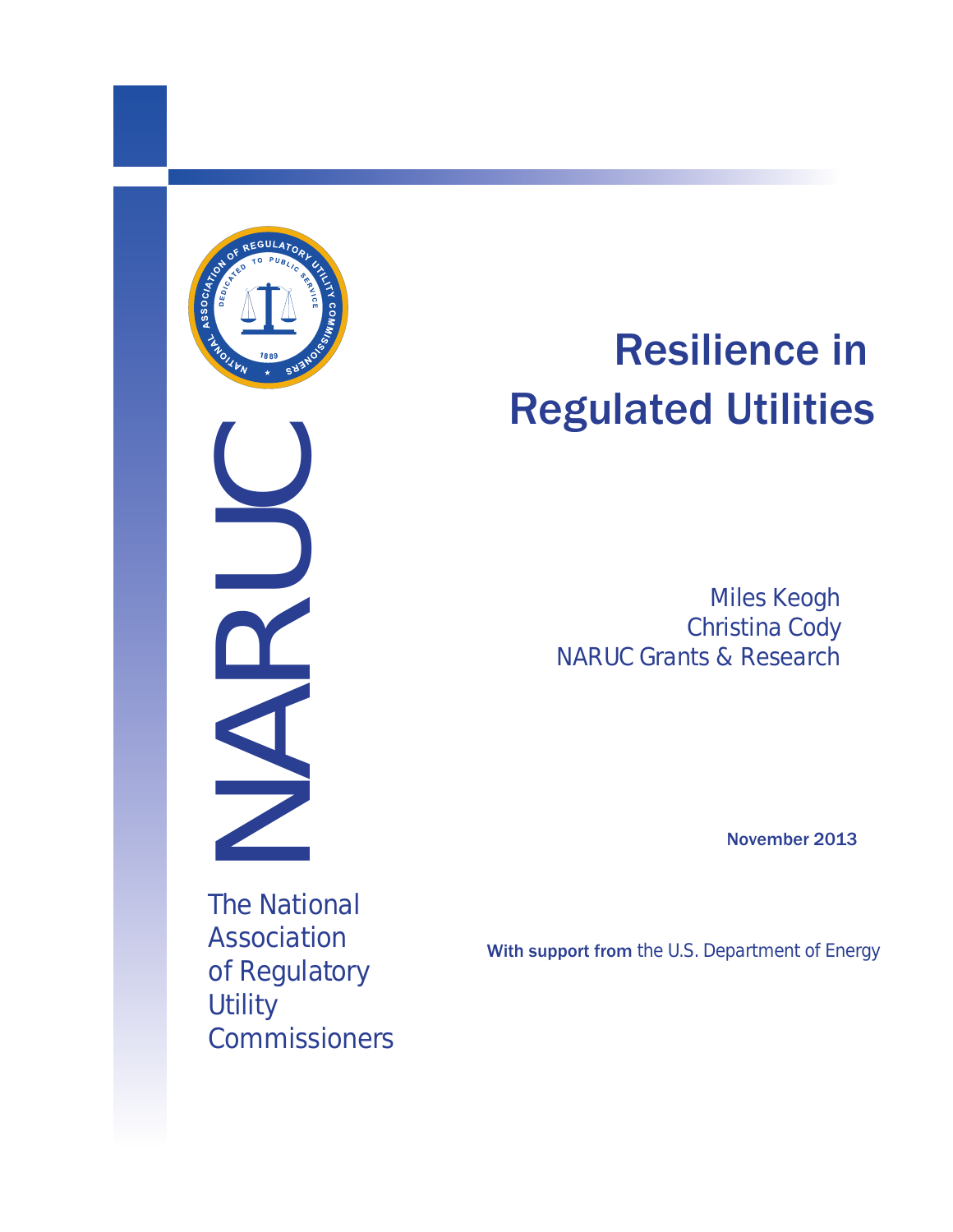### **Acknowledges and Disclaimers**

The report you are reading was created under the State Energy Assurance Assistance program, based upon work supported by the Department of Energy under Award Number DE-OE0000578.

This report was produced by NARUC's Grants and Research Department. Throughout the preparation process, the members of NARUC (and others) provided the authors with editorial comments and suggestions. However, the views and opinions expressed herein are strictly those of the authors and may not necessarily agree with positions of NARUC or those of the U.S. Department of Energy.

Special thanks are due to the following people, whose insights, advice, and edits were indispensable:

Commissioner Kelly Speakes-Backman, Maryland Public Service Commission Dr. Paul Stockton, Sonecon Deputy Assistant Secretary Gil Bindewald, U.S. Department of Energy Deputy Assistant Secretary William Bryan, U.S. Department of Energy Commissioner Jeanne Fox, New Jersey Board of Public Utilities Alice Lippert, U.S. Department of Energy Larry Mansueti, U.S. Department of Energy Commissioner Carolene Mays, Indiana Utility Regulatory Commission Commissioner Ann McCabe, Illinois Commerce Commission Thomas Pearce, Public Utility Commission of Ohio Jeffrey Pillon, National Association of State Energy Officials Philip Riley, South Carolina Public Service Commission Eric Rollison, U.S. Department of Energy Liz Stipnieks, Edison Electric Institute Daniel Searfoorce, Pennsylvania Public Utility Commission Commissioner Swain Whitfield, South Carolina Public Service Commission Juliana Williams, Washington Utilities and Transportation Commission

Please direct questions regarding this report to Miles Keogh, NARUC's Director of Grants & Research, [mkeogh@naruc.org;](mailto:mkeogh@naruc.org) (202) 898-2200 and Christina Cody, Senior Program Officer, Grants & Research, [ccody@naruc.org;](mailto:ccody@naruc.org) (202) 898-9374.

Disclaimer: This report was prepared as an account of work sponsored by an agency of the United States Government. Neither the United States Government nor any agency thereof, nor any of their employees, makes any warranty, express or implied, or assumes any legal liability or responsibility for the accuracy, completeness, or usefulness of any information, apparatus, product, or process disclosed, or represents that its use would not infringe privately owned rights. Reference herein to any specific commercial product, process, or service by trade name, trademark, manufacturer, or otherwise does not necessarily constitute or imply its endorsement, recommendation, or favoring by the United States Government or any agency thereof. The views and opinions of authors expressed herein do not necessarily state or reflect those of the United States Government or any agency thereof.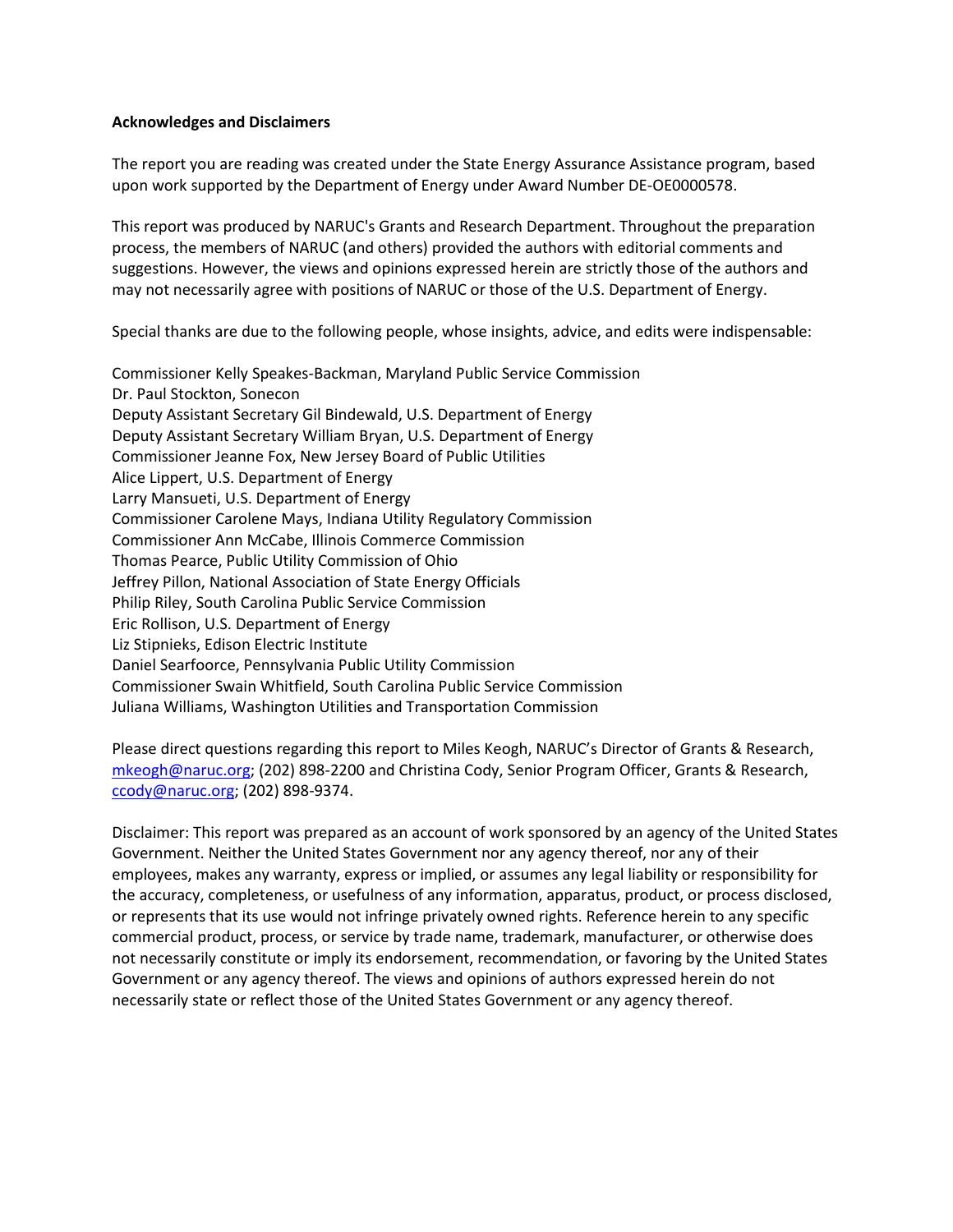### **Summary**

The word "resilience" seems to be everywhere lately. As a regulatory concept, it is important to define resilience and to understand how to appropriately incentivize it. We argue that for regulators' use, it is *robustness and recovery characteristics of utility infrastructure and operations, which avoid or minimize interruptions of service during an extraordinary and hazardous event*. Resilience fits within the existing structure of reliability that public utility commissions already oversee, but is particularly valuable for dealing with severe and non-traditional hazards. The frameworks used to evaluate reliability investments are not perfectly equipped to address investments dealing with these large-scale and historically unprecedented hazards, and some improvements to the frameworks may be needed. Because making every corner of our utility systems resistant to failure may prove cost-prohibitive, resilience should be selectively applied to the areas that need it most. Existing risk management frameworks can be better deployed to help prioritize where the best investments can be made. A resilience investment may be particularly valuable in the face of high-impact disasters and threats that utility systems have not faced before, like national-scale natural disasters or man-made cyber and physical attacks.

This paper is meant to serve as a conversation-starter for policy-makers working with the electric sector and other utility sectors – particularly State public utility commissions. Its intent is to lay the foundation for establishing common definitions and developing a methodology for utility commissioners and others to consider when exploring the regulatory issues surrounding investments in utility resilience. Further work is needed to develop the evaluative frameworks that allow for strong regulatory review of resilience investments that, in the long run, may deliver more reliable and affordable service for ratepayers.

### **1. Introduction**

Resilience is a word that's easy to love: it's been trumpeted by everyone from Charles Darwin to Dr. Seuss. Governors and CEOs alike invoke it on TV,<sup>[1](#page-2-0)</sup> the President has put resilience as the core concept in the architecture of our nation's preparedness  $^2$  $^2$  and Public Television says it's a key to a person's lifetime happiness.<sup>[3](#page-2-2)</sup> Lately, it has even made appearances before State public utility commissions, who have started to see requests by electric, gas, water and other companies to authorize investments in resilience as it relates to infrastructure. Given the interest in making resilience part of utility operations, systems and networks, policy-makers may want to verify that resilience means to them what it means to everyone else in the room. Even if utilities and their regulators can agree on what it is, the way we approve utility investments today may be biased against investments in resilience. It's fine to have a vernacular, everyday understanding of it, but we argue State regulators may need a better technical definition of **resilience** as a term of art in the context of their role assuring reliable and affordable service. Perhaps most importantly, being able to survive and bounce back from huge disasters and new hazards may prove enormously valuable, so regulators and utilities won't want to systemically overlook the investments that make our systems more resilient.

<span id="page-2-0"></span><sup>&</sup>lt;sup>1</sup> Govs Ritter (CO) and Whitman (NJ), [http://www.resilience.org/stories/2013-07-15/risk-and-resilience-governors](http://www.resilience.org/stories/2013-07-15/risk-and-resilience-governors-ritter-and-whitman)[ritter-and-whitman;](http://www.resilience.org/stories/2013-07-15/risk-and-resilience-governors-ritter-and-whitman) the CEOs of TIAA-CREF, Enel, and Zurich Financial Group, [http://www.pwc.com/gx/en/ceo](http://www.pwc.com/gx/en/ceo-survey/2012/key-findings/business-risk.jhtml)[survey/2012/key-findings/business-risk.jhtml,](http://www.pwc.com/gx/en/ceo-survey/2012/key-findings/business-risk.jhtml) and lots of others.<br>
<sup>2</sup> <http://www.dhs.gov/strengthening-security-and-resilience-nation%E2%80%99s-critical-infrastructure><br>
<sup>3</sup> http://www.pbs.org/thisemotionallife/topic/resil

<span id="page-2-1"></span>

<span id="page-2-2"></span>

*This research document is presented for consideration by the membership of the National Association of Regulatory Utility Commissioners (NARUC). This document does not represent any NARUC policy nor those of any of its members.*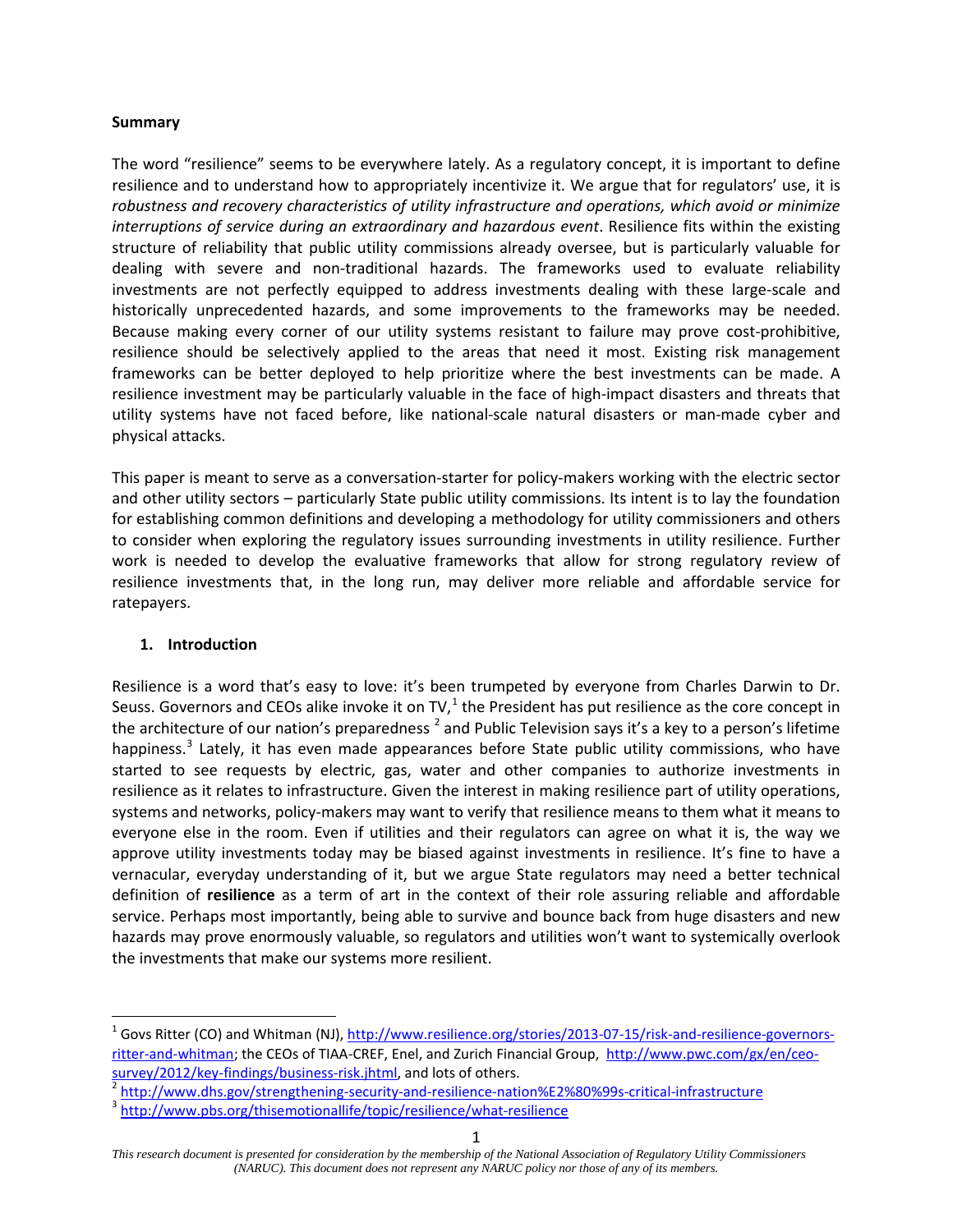So what's a commissioner to do? In this paper we propose a place for resilience within the wellunderstood terminology of **reliability**. We identify the characteristics that make these investments distinct from other reliability investments and highlight the scenarios when resilience investments present the highest value proposition (such as regional or national-scale emergencies like geomagnetic disturbances or non-traditional hazards like cyber attacks). Finally, we take a look at the methods used to evaluate reliability, explore why under current evaluative frameworks resilience investments might fall off the table, and propose some ideas about how they can be improved to ensure prudent investments can get a fair look.

# **2. Everybody Loves Resilience**

Most people have a pretty good everyday definition or resilience, usually having something to do with the ability to take life's punches without getting knocked down. Psychologists define resilience as "the personal and community qualities that enable us to rebound from adversity, trauma, tragedy, threats, or other stresses—and to go on with life with a sense of mastery."[4](#page-3-0) The word holds a special place in our lexicon, and not just for individuals. In the past decade, Presidents Bush and Obama have each praised the resilience of communities – New York, New Orleans, Boston, Joplin, Atlantic City and New York all over again – that have suffered catastrophic and tragic events. Those catastrophic events often constitute utility-constraining events like Hurricane Katrina, September 11 and Superstorm Sandy, to name a few.

Before, during and after these events, utilities serving these communities worked hard to maintain and restore service in conditions that range from everyday to what must feel like *Independence Day*. [5](#page-3-1) When the utility companies think about how to deal with keeping service running no matter how bad the day is, they likely think of three sets of circumstances:

- A regular-day state, **before** an event happens (a "blue sky" day)
- **During** an event (like a storm or earthquake or terrorist attack)
- **After** an event (cleaning up and restoring interrupted service)

Utilities certainly invest in making their system run as efficiently as possible on blue sky days. With good maintenance and system management (like tree trimming and effective training), their everyday reliability should be pretty good. In practical terms, in this paper we refer to blue sky day reliability as **availability**. [6](#page-3-2)

There are also choices that utilities can make that help assure that service doesn't get interrupted even in the face of a bad day: days of storms, floods, fires and other hazards. Some examples are:

- Poles made of reinforced concrete which cost more, but are harder for high speed winds to knock over than wooden poles (but they also take longer to replace than wooden poles!)
- Equipment that survives likely hazards better, like hydrophobic coatings on equipment that help repel water and reduce ice build-up

<span id="page-3-1"></span><span id="page-3-0"></span><sup>&</sup>lt;sup>4</sup> The Handbook of Clinical Psychology, Michel Hersen, Alan M. Gross ed., John Wiley & Sons, 2008, Pg. 836<br><sup>5</sup> Great movie. Will Smith and Jeff Goldblum battling civilization-destroying aliens? Utility restoration crews

<span id="page-3-2"></span>have had their work cut out for them after *that* July 4.<br><sup>6</sup> Our use of "availability" to describe the system's ability to serve load in ordinary circumstances in this paper shouldn't be confused with how whose who evaluate power plant characteristics use "availability", as a wellrecognized measure of electric generator performance that refers to a generating asset being available when called upon…blue skies or not.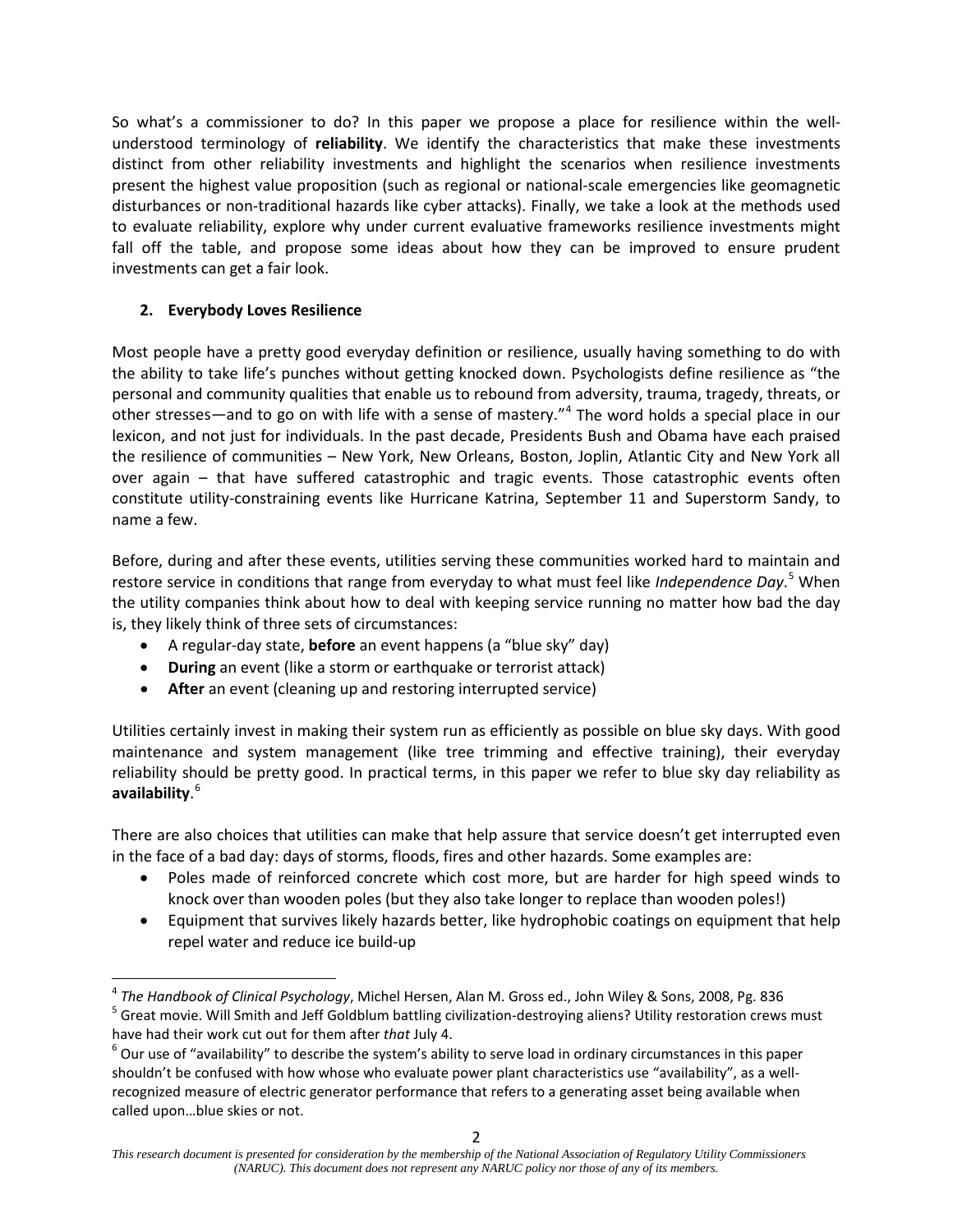- Adding redundant power lines and selectively undergrounding the most vulnerable and valuable ones
- Training and exercises help asset operators to be more skilled and resourceful in minimizing impacts to systems during emergencies
- Siting infrastructure in more expensive but less vulnerable locations which may help them to stay online in floods, storms, or other events

Unfortunately, despite the best efforts of the companies, sometimes the system gets overwhelmed and service is interrupted. The ways utilities gear up for rapid restoration seem obvious, $<sup>7</sup>$  $<sup>7</sup>$  $<sup>7</sup>$  and utility</sup> companies will select from the menu of well-tested and proven choices available to them based on a number of factors, including the topology of their assets, the types of hazards they confront and costeffective preparedness options. Infrastructure choices that may favor rapid restoration include:

- what types of poles to use (Wooden? Reinforced concrete? Metal?<sup>[8](#page-4-1)</sup>);
- how to position equipment (Outside a flood area? Behind earthen dams?);
- what kinds of workers to employ (to augment their existing restoration crew battalions);
- what kinds of mutual assistance agreements to enter into;
- what local stockpiles of key replacement equipment to keep on hand; and
- whether to use funding pools, like storm reserve funds, to help clean up and replace destroyed essentials.

These options (and many more) help companies and communities get back to normal quickly if service is interrupted.

All of this costs money – paging the folks who oversee **cost recovery**! State public utility commissions care above all about reliable and affordable service by utilities, and oversee and approve prudent investments of all kinds, but the marriage of those two factors makes regulators particularly keen on those investments that cut cost and enhance reliability. These regulators ensure that utilities understand risks, articulate them and enable a comprehensive cost-benefit analysis to determine which risks to address and to what extent.

The actual enforcement of system reliability in the bulk power grid is performed by regional reliability coordinators and the North American Electric Reliability Corporation (NERC). Regulators still have to approve investments that keep the lights on as much as possible and, as part of setting the rates, terms and conditions of utility services, set service benchmarks that utilities need to achieve. To determine if a reliability investment is prudent, Commissions use formulas that weigh the costs of outages to utilities against the costs of investments that avoid or minimize outages. This responsibility is additional to the way reliability is enforced by regional reliability coordinators and NERC.<sup>[9](#page-4-2)</sup>

<span id="page-4-0"></span> $<sup>7</sup>$  For example, Pennsylvania's after action report comparing Hurricanes Sandy and Irene provide a wealth of best</sup> practices for positioning ahead of a large natural disaster. Available online at:

<span id="page-4-1"></span>[http://www.puc.pa.gov/utility\\_industry/electricity.aspx.](http://www.puc.pa.gov/utility_industry/electricity.aspx)<br><sup>[8](http://www.puc.pa.gov/utility_industry/electricity.aspx)</sup> Material selection is usually defined by the type of circuit damaged. If it is a transmission circuit, certain design parameters must be maintained and will guide the selection of material.

<span id="page-4-2"></span><sup>9</sup> There are good resources explaining the role of NERC and the regional reliability coordinators in a 2004 primer published by the National Council on Electricity Policy called *Electric Transmission: A Primer*, online at [http://www.ncouncil.org/Documents/primer.pdf.](http://www.ncouncil.org/Documents/primer.pdf) And while we're usually loathe to point people to Wikipedia as an authoritative resource, the page on NERC is also a pretty comprehensive introduction to the topic. [http://en.wikipedia.org/wiki/North\\_American\\_Electric\\_Reliability\\_Corporation](http://en.wikipedia.org/wiki/North_American_Electric_Reliability_Corporation)

*This research document is presented for consideration by the membership of the National Association of Regulatory Utility Commissioners (NARUC). This document does not represent any NARUC policy nor those of any of its members.*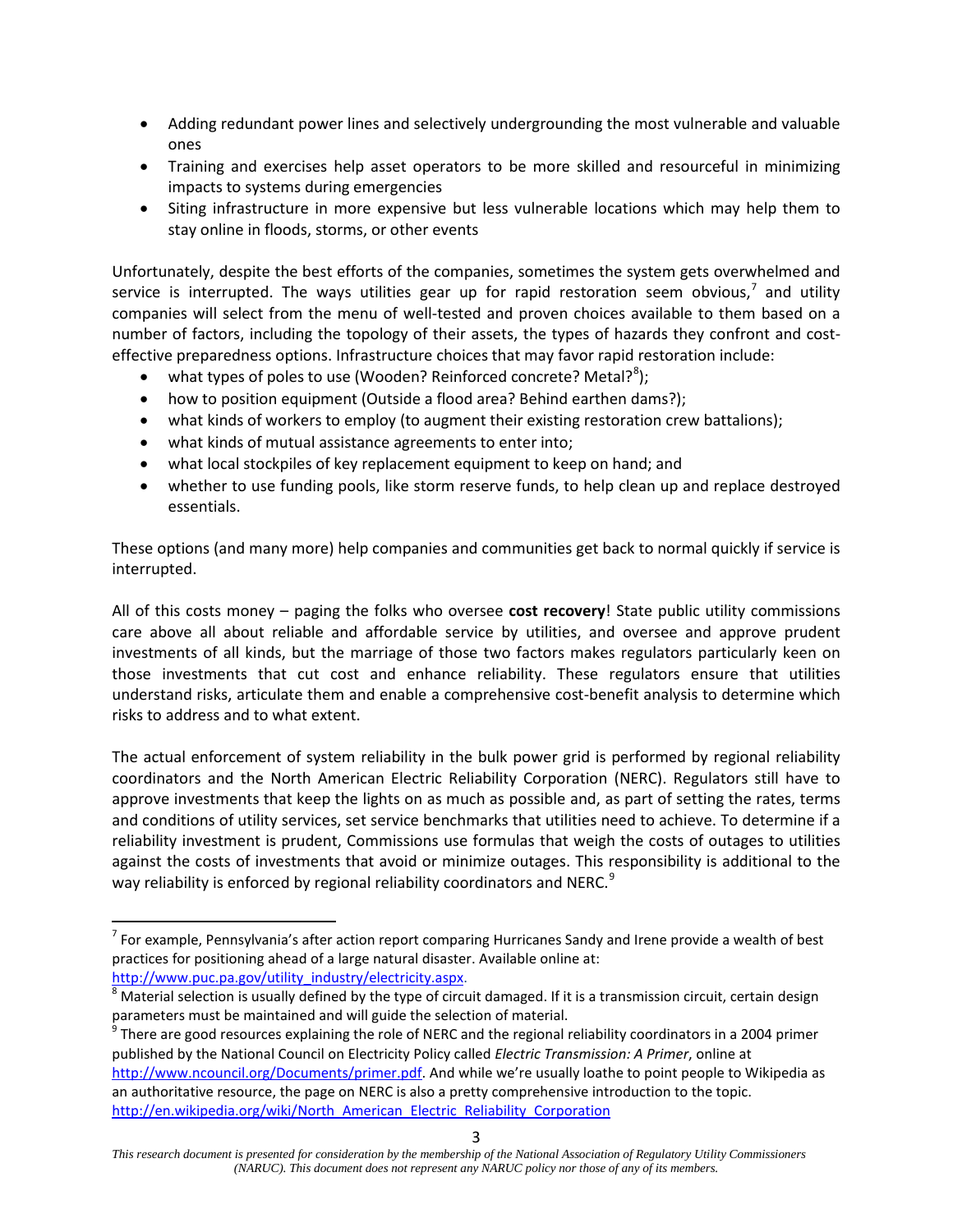This sounds straightforward. Commissions simply need to see that the utility will provide uninterrupted service as much as possible, and when it cannot, that interruptions will be as short as possible. So what's driving this new emphasis on resilience? Resilience comes in when we consider **consequence** – how bad it is for an outage to occur. Some warn that the big events that cause large-scale interruptions – storms, hurricanes, fires, floods and other calamities – are becoming more frequent or more damaging as more economic activity depends on uninterrupted electricity, gas, water and telecommunications. Others point towards new and emerging man-made hazards: sharpshooter fire on a substation, ubiquitous reports of malware probing control systems and the like. Reliability frameworks do well when faced with wind and trees, but simply weren't designed to deal with terrorist attacks or cyber warfare. No matter the avenue, the value of lost service is growing bigger each year. An event that once cost millions now costs billions because we depend more on essential services for more spheres of activity than we once did. Consider, for example, the impact of electric reliability on the internet economy, and in turn the broader economy as a whole.

A catastrophe doesn't have to happen with great frequency to be really bad news. A short outage that affects millions may be more or less impactful than a long outage that affects thousands. A huge disaster that occurs once may not be easily differentiated in a reliability algorithm from a minor event that also only occurs once. Whether it's natural disaster or man-made misery, our view is that the evaluation of resilience needs to go above what we're doing today.

# **3. Defining Resilience**

So what is resilience, anyway? If we're going to use it to justify significant utility expenditures, shouldn't we be able to define it? Some have tried to do this already, especially in the context of national security. The National Infrastructure Advisory Council (NIAC) submitted *A Framework for Establishing Critical Infrastructure Resilience Goals* to President Obama in November 2010, [10](#page-5-0) which builds on the Council's 2009 *Critical Infrastructure Resilience* report. That report provided the following common definition of resilience: *Infrastructure resilience is the ability to reduce the magnitude and/or duration of disruptive events. The effectiveness of a resilient infrastructure or enterprise depends upon its ability to anticipate, absorb, adapt to and/or rapidly recover from a potentially disruptive event*. [11](#page-5-1) This definition is intentionally broad to allow for sector-specific applicability. The 2010 *Framework* is intended to narrow resilience for various sectors. Further narrowing would explore outcome-focused abilities of the system that fall under (1) robustness, (2) resourcefulness, (3) rapid recovery and (4) adaptability.<sup>[12](#page-5-2)</sup>

The authors of this paper like that definition and think in a national security context it makes a lot of sense, especially when delving into the specific criteria:

- Robustness the ability to absorb shocks and continue operating
- Resourcefulness the ability to skillfully manage a crisis as it unfolds
- Rapid Recovery the ability to get services back as quickly as possible
- Adaptability the ability to incorporate lessons learned from past events to improve resilience

Another definition set out by Presidential Policy Directive 21 (PPD-21) argues that "the term 'resilience' means the ability to prepare for and adapt to changing conditions and withstand and recover rapidly from disruptions. Resilience includes the ability to withstand and recover from deliberate attacks,

<span id="page-5-1"></span><span id="page-5-0"></span><sup>&</sup>lt;sup>10</sup> (National Infrastructure Advisory Council 2010)<br><sup>11</sup> (National Infrastructure Advisory Council 2010), pg. 15.<br><sup>12</sup> (National Infrastructure Advisory Council 2010), pg. 5

<span id="page-5-2"></span>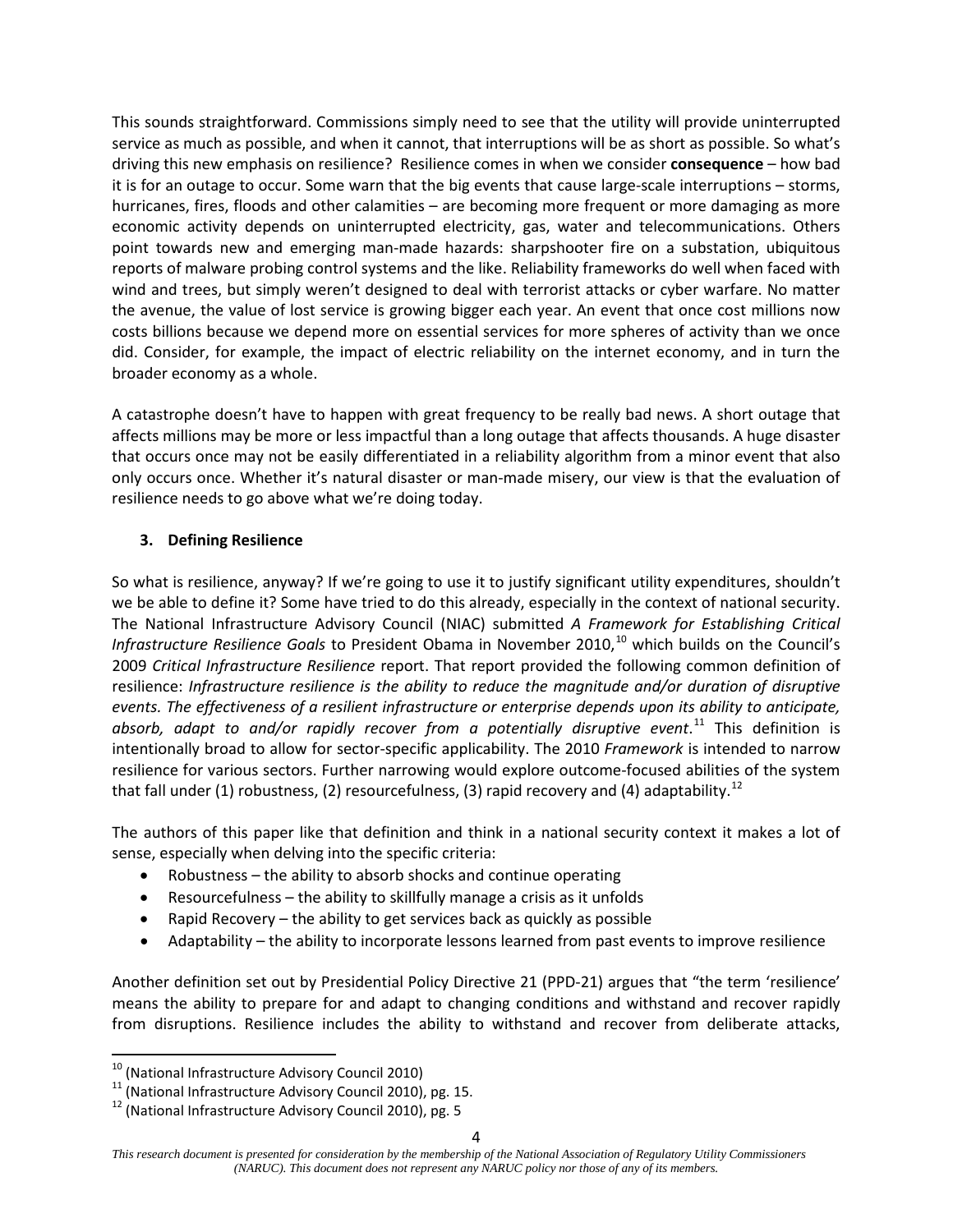accidents, or naturally occurring threats or incidents."<sup>[13](#page-6-0)</sup> That's a more useful definition for a regulatory context. But while the robustness, resourcefulness, recovery and adaptability criteria above work well for policy-makers determining what resilience means for national security, it's still too imprecise a definition to be used as a regulatory term of art.

The electricity sector has thought a great deal about resilience. NERC defines resilience of the bulk electric system via two main responsibilities – adequacy and security. NERC defines adequacy in this context as "the ability of the bulk power system to supply the aggregate electrical demand and energy requirements of the customers at all times, taking into account scheduled and reasonably expected unscheduled outages of system elements;" it defines security as the "ability of the bulk power system to withstand sudden disturbances such as electric short circuits or unanticipated loss of system elements from credible contingencie*s*."[14](#page-6-1) This definition is also great for the bulk system, but it doesn't capture the distribution system, not to mention the infrastructures of gas, telecommunications and water.

There are a number of other definitions of resilience, but the State utility commissions faced with the word may need a great deal more specificity for it to hold up to the evaluative rigor and scrutiny that everything gets in the regulatory world. One definition referenced by NERC's Severe Impact Resilience Task Force<sup>[15](#page-6-2)</sup> gets very close: the ASIS SPC.1-2009 standard on Organizational Resilience<sup>[16](#page-6-3)</sup> says, "Resilience is the ability of an organization to resist being affected by an event or the ability to return to an acceptable level of performance in an acceptable period of time after being affected by an event."

For commissioners and state staff reading this paper, we propose that a more precise working definition of resilience may be helpful:

**Resilience** /riˈzilyəns/ *noun, regulatory term of art*: Robustness and recovery characteristics of utility infrastructure and operations, which avoid or minimize interruptions of service during an extraordinary and hazardous event.

In other words, it's the gear, the people and the way the people operate the gear immediately before, during and after a bad day that keeps everything going and minimizes the scale and duration of any interruptions. If an investment avoids or minimizes service interruptions in the absence of an extraordinary event, it's just an everyday reliability investment, and the means already exist for utilities and regulators to thoroughly consider it. An important point, and one not explicitly included in that definition, is that resilient infrastructure does more than one thing well, because a resilience investment needs to pay for itself and create value for ratepayers, even when it's not being used.<sup>[17](#page-6-4)</sup>

 <sup>13</sup> [http://www.whitehouse.gov/the-press-office/2013/02/12/presidential-policy-directive-critical-infrastructure-](http://www.whitehouse.gov/the-press-office/2013/02/12/presidential-policy-directive-critical-infrastructure-security-and-resil)

<span id="page-6-2"></span>

<span id="page-6-1"></span><span id="page-6-0"></span>[security-and-resil](http://www.whitehouse.gov/the-press-office/2013/02/12/presidential-policy-directive-critical-infrastructure-security-and-resil)<br><sup>14</sup> (National Infrastructure Advisory Council 2010), pg. 15.<br><sup>15</sup> *Severe Impact Resilience: Considerations and Recommendations*, NERC, March 2012<br>http://www.nerc.com/docs/oc/sirtf/SIRTF Final May 9 201

<span id="page-6-4"></span><span id="page-6-3"></span><sup>&</sup>lt;sup>16</sup> ASIS SPC.1-2009, http://www.asisonline.org/guidelines/ASIS SPC.1-2009 Item No. 1842.pdf<br><sup>17</sup> For example, advanced metering infrastructure provides reliability benefits by improving outage management. Much of the attention paid to the business case, however, centers on demand response applications that are used to empower customers or that may have non-emergency benefits.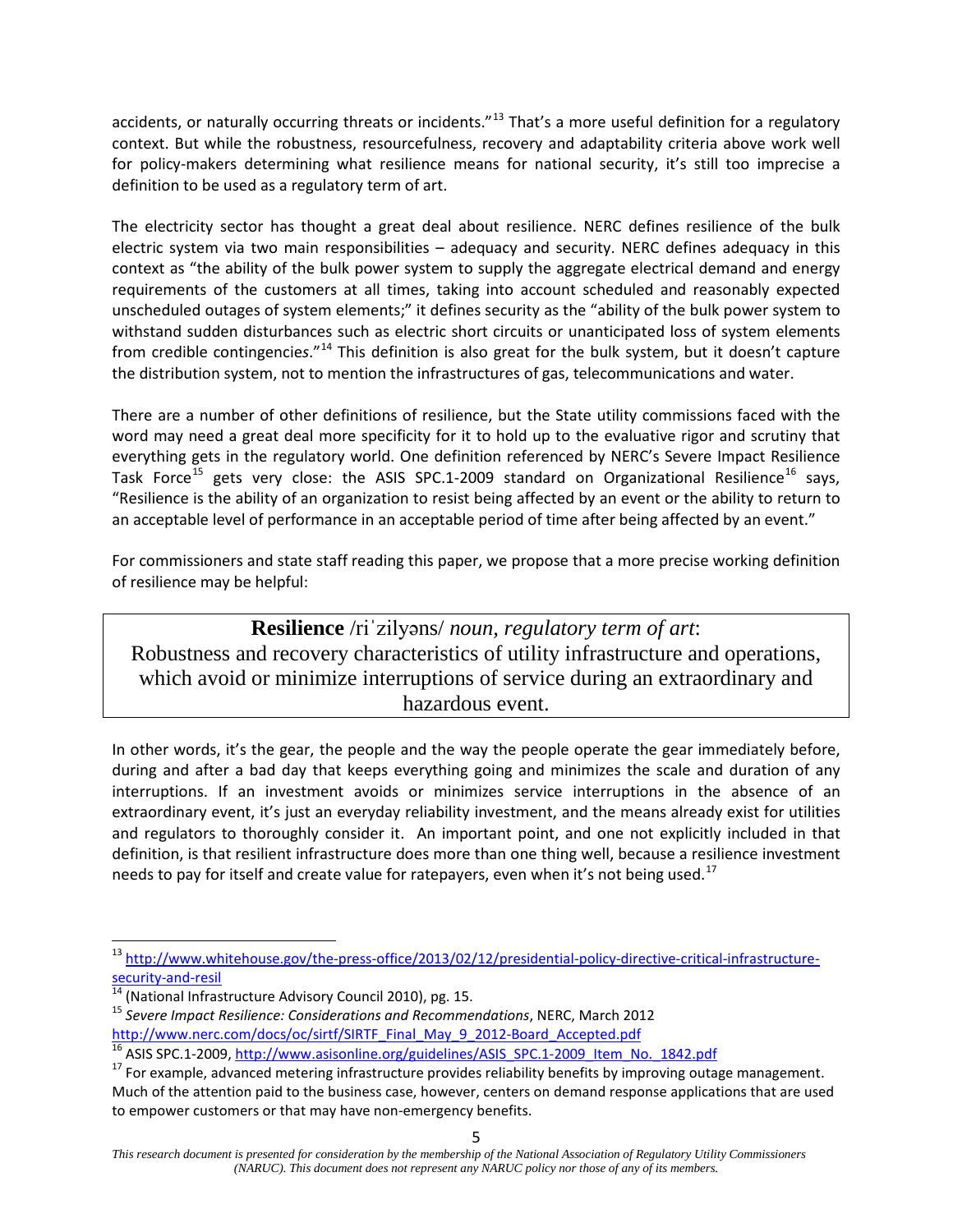Utilities' investments in reliability already cover a lot of the investments they are making under this definition of resilience. So, is resilience just one part of reliability? The authors of this paper argue that it is, but that the frameworks we use to evaluate reliability may need tweaking to recognize a good investment in resilience. I know you're anxious to learn how, but the answer won't make sense unless we first do a quick review of reliability and how we measure it.

# **4. Reliability Metrics: a Brief Overview**

In the world of electric utility regulation, everyone basically agrees what reliability *is,* even if we disagree on how to achieve it and on how much is sufficient. If a regulator from Oz sits down with a regulator from Narnia and they discuss "reliability," they are speaking about the same thing, based on quantifiable metrics calculated using generally agreed-upon formulae and statistics.

For a commission to approve (or incentivize) any utility's investments in reliability they need to feel confident that the investment is going to work. In order to evaluate its effectiveness, it needs to be measured. How do we measure reliability? A reliability investment's effectiveness is measured by how well it reduces (1) how long service is interrupted (**duration**), and (2) how often service is interrupted (**frequency**).

In order to calculate the reliability of a system in terms of outage **duration**, we use the System Average Interruption Duration Index (SAIDI) and the Customer Average Interruption Duration Index (CAIDI).<sup>[18](#page-7-0)</sup>

SAIDI is measured by dividing the sum of all customer outage durations by the number of customers served. Here's the formula: <sup>[19](#page-7-1)</sup>



In order to calculate the reliability of a system in terms of outage **frequency**, we use the System Average Interruption Frequency Index (SAIFI), which is the number of interruptions divided by the number of customers served.

 $SAIFI = \frac{Total Number of Customer Interruptions}{Total Number of Customer Services Served} =$ 

If you want to get even more precise, you can measure the impact on an average customer, using the Customer Average Interruption Index (CAIDI) which divides how long each customer experiences an outage by how often they experience one.

> Total Duration of Customer Interruptions  $\sum_{i} r_i N_i$ **SAIDI**  $CAIDI =$ Total Number of Customer Interruptions **SAIFI**

There are other formulas to measure reliability: Customer Average Interruption Frequency Index (CAIFI), Momentary Average Interruption Frequency Index (MAIFI) and others. The U.S. Department of Energy

<span id="page-7-0"></span><sup>&</sup>lt;sup>18</sup> Note that CAIDI can also be reached by dividing a SAIDI value by a SAIFI (see below) value.<br><sup>19</sup> (Yeddanapudi 2011)

<span id="page-7-1"></span>

*This research document is presented for consideration by the membership of the National Association of Regulatory Utility Commissioners (NARUC). This document does not represent any NARUC policy nor those of any of its members.*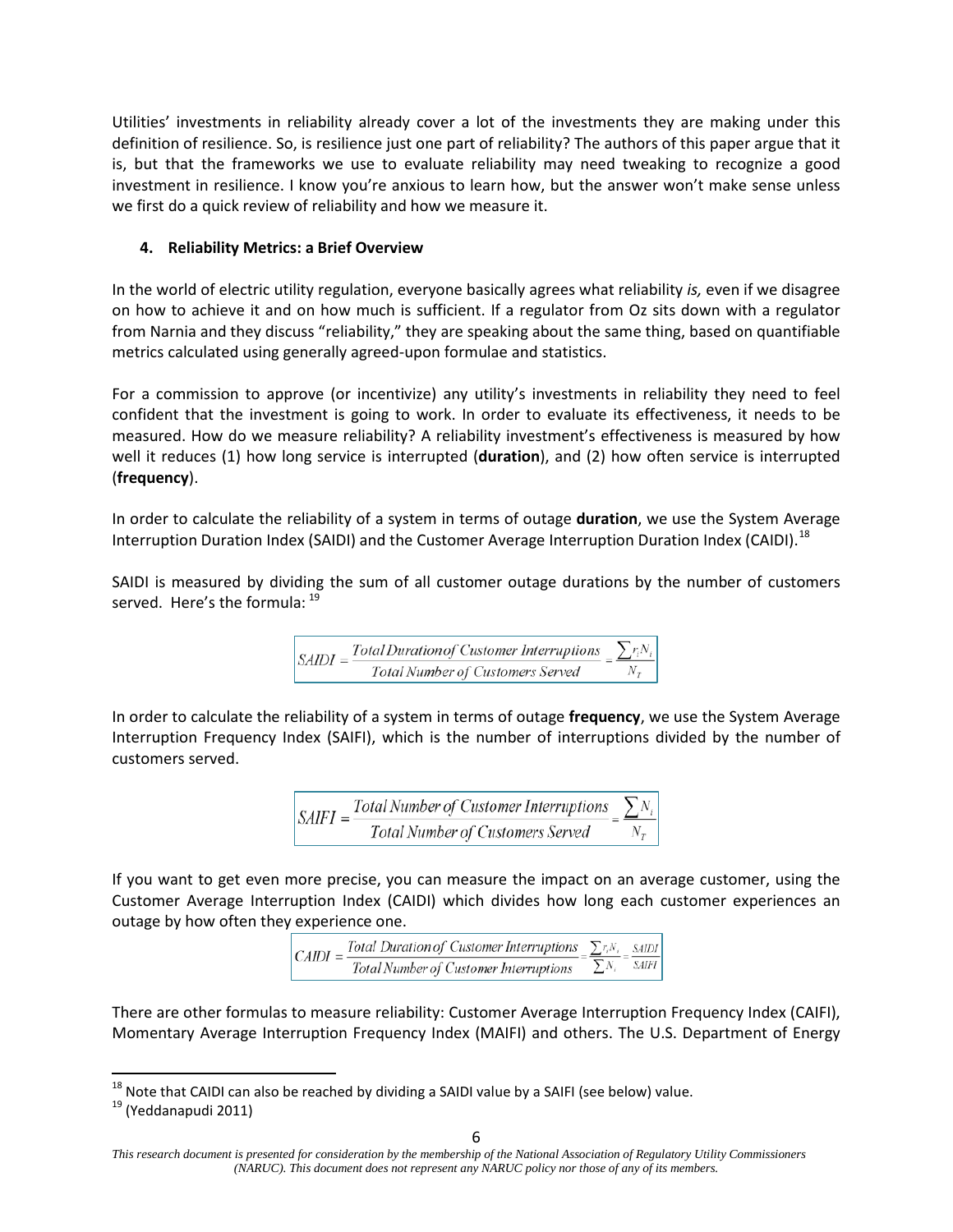(DOE) developed an Interruption Cost Estimate (ICE) Calculator in 2011 to aid electric reliability planners in industry and government to estimate interruption costs and benefits to infrastructure investment. The calculator uses SAIFI, SAIDI and CAIFI as well as the distinction between residential, non-residential and state-specific considerations in calculating estimated costs. ICE is nice, but it doesn't differentiate the value of lost kilowatt-hours over time, so the economic damage of large and long outages may be undervalued.

Although we have some pretty good tools, none of these works perfectly to help us focus on the best, most cost-effective investments in utility infrastructure and operations that avoid and minimize interruptions of service during an extraordinary and hazardous event. SAIDI, SAIFI, CAIDI and their sisters may fall short when applied to resilience. Let's explore this a little further below.

### **5. Where Reliability Metrics Break Down**

What's wrong with just applying duration and frequency metrics to resilience? Those metrics miss two components: (1) they often undervalue the impact of large-scale events and focus on normal operating conditions and (2) they price lost load at a flat rate, when in fact the value of lost load compounds the longer it's lost.

The figure below shows how utilities apply SAIDI and SAIFI.<sup>[20](#page-8-0)</sup> About half exclude major events<sup>[21](#page-8-1)</sup> from the calculus. Why? Big events hopelessly swamp the math by costing far more in terms of restoration costs than individual smaller-scale events do. Per-customer outage duration and frequency in big events are not too far out of line with small events, but the costs are far greater. The math in the evaluative frameworks falls apart in big events, so many utilities ignore them. The result? The best investments for large events are left off the table.



### **Figure 1: Number of Utilities with SAIDI and SAIFI Data**

(from *An Examination of Temporal Trends in Electricity Reliability Based on Reports from U.S. Electric Utilities,* Eto et. al., Lawrence Berkeley National Laboratory, 2012. [http://certs.lbl.gov/pdf/lbnl-5268e.pdf\)](http://certs.lbl.gov/pdf/lbnl-5268e.pdf)

<span id="page-8-0"></span><sup>&</sup>lt;sup>20</sup> It may be worth noting that State commissions apply these metrics and evaluate the results in different ways, but more detail on these differences is outside the scope of this paper.

<span id="page-8-1"></span><sup>&</sup>lt;sup>21</sup> These large-scale events are identifiable based on the extent of damage, geographic area, number of customers out of service, and long outage duration.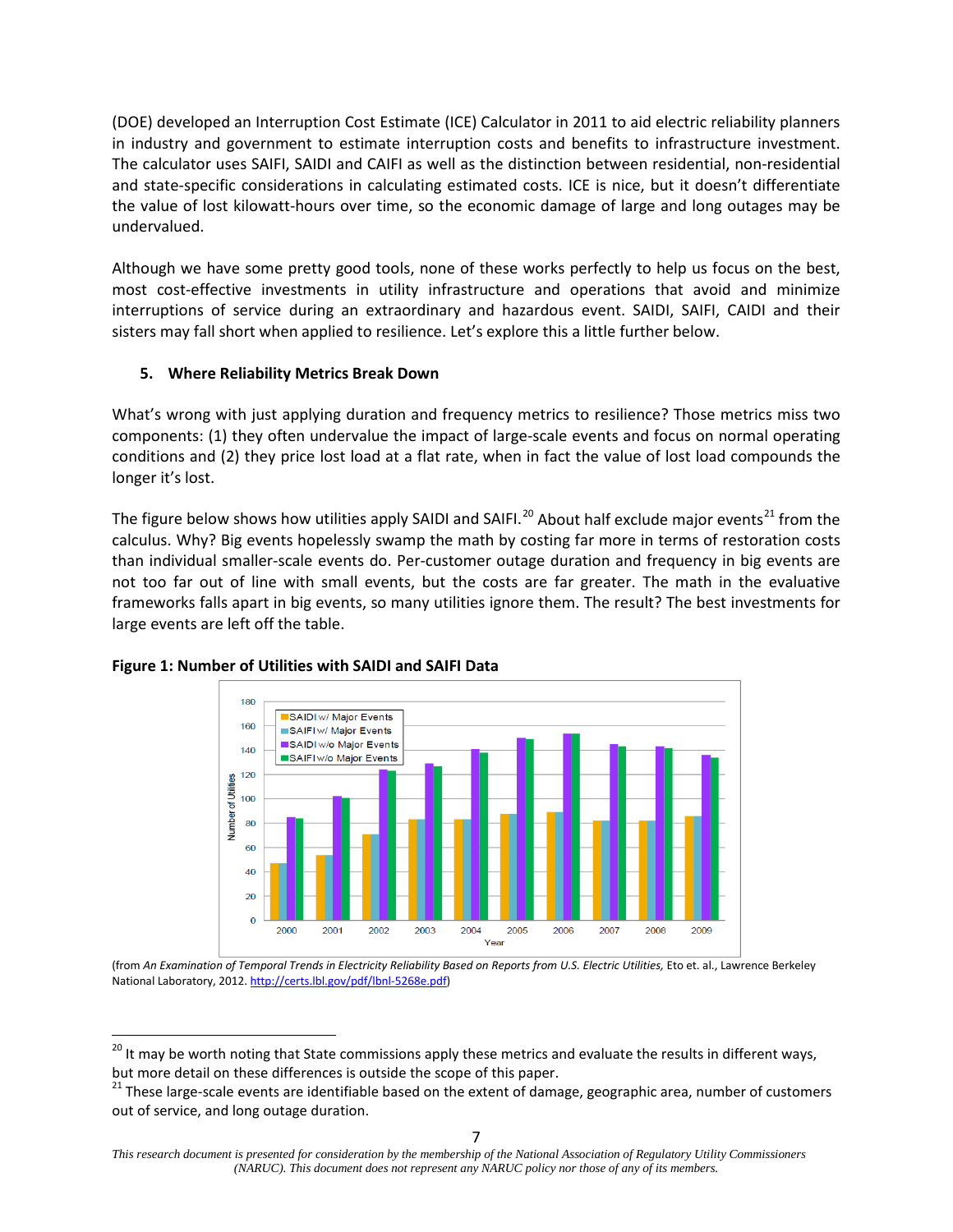That's not to say that utilities and regulators are ignoring resilience, no matter how they define it. Generally extraordinary hazards are evaluated in a narrative (rather than mathematic) way and each Commission that has taken it on has done so by inventing its own wheel. Section 9 of this paper (*Resilience In Action*) highlights the very good work being done in a number of States to tackle this problem. Better tools may help us not only approve good proposals, but map out where good proposals are still needed.

Large scale events warp the math because the restoration costs are so high, and because they are likely to inflict longer-term service interruptions. **In catastrophe situations the value to ratepayers for surviving the event without losing service is especially high.** The best investments for large-scale events will not be evaluated if you ignore large-scale events.

Finally, the duration formulas – SAIDI and CAIDI – value each lost kilowatt hour (kWh) equally across time. But customers value costs differently in the first few hours of an outage, when it's merely inconvenient, than they do after weeks of lost service, when modern life becomes simply impossible. The reason is the value of a kWh is based on willingness to pay, but the price is set by the cost of service. So does the value of lost service compound exponentially? Arithmetically? How much more will customers pay to restore service after a week than they will after an hour? Research evaluating this issue has not come up with a single approach, but it's logical to assume a compounding value rather than a fixed value for lost service over time.<sup>[22](#page-9-0)</sup> The inability to compare the value of a lost kWh with its cost may also be a gap in the evaluative frameworks.

Moreover, as we'll discuss in Section 7, customers vary, and simplifying the explanation of these issues for clarity's sake shouldn't imply a uniformity of expectations for reliability and costs of service interruptions across (or within) residential, industrial and commercial customer classes. Utilities proposing resilience investments may be well served by articulating the different impacts faced by customers, ranging across inconvenience, economic difficulty and systemic breakdowns.

Finally, there's a growing chorus of voices calling for utility systems to contend with a lengthening list of hazards. It's easy to argue that the SAIDI/SAIFI toolbox evaluates all outages equally and doesn't care about how the outage occurs, but those caused by cyber attacks, kinetic attacks, vandalism or other malfeasance may manifest in different ways and need different strategies than natural events. If traditional reliability evaluative frameworks don't cover resilience investments exhaustively, can they be improved to account for big, bad, extended outage events?

# **6. Resilience as a Component of Reliability**

Under existing evaluative frameworks geared towards reliability and affordability under ordinary conditions, we might have overlooked some great investments that would have saved us a lot of money in big events like hurricanes. Rather than creating a whole new framework for evaluating resilience that exists outside reliability, let's explore whether we can evaluate reliability in a way that accounts for investments that might not otherwise be captured.

<span id="page-9-0"></span> <sup>22</sup> An idea explored at length by Steven Allen Mitnick in *Lines Down*, Franklin Square Publishing, 2013. Another metric for evaluating the likelihood of customer impact is CEMI (customers experiencing multiple interruptions) measures the percent of overall customers that have experienced more than a specific number of interruptions.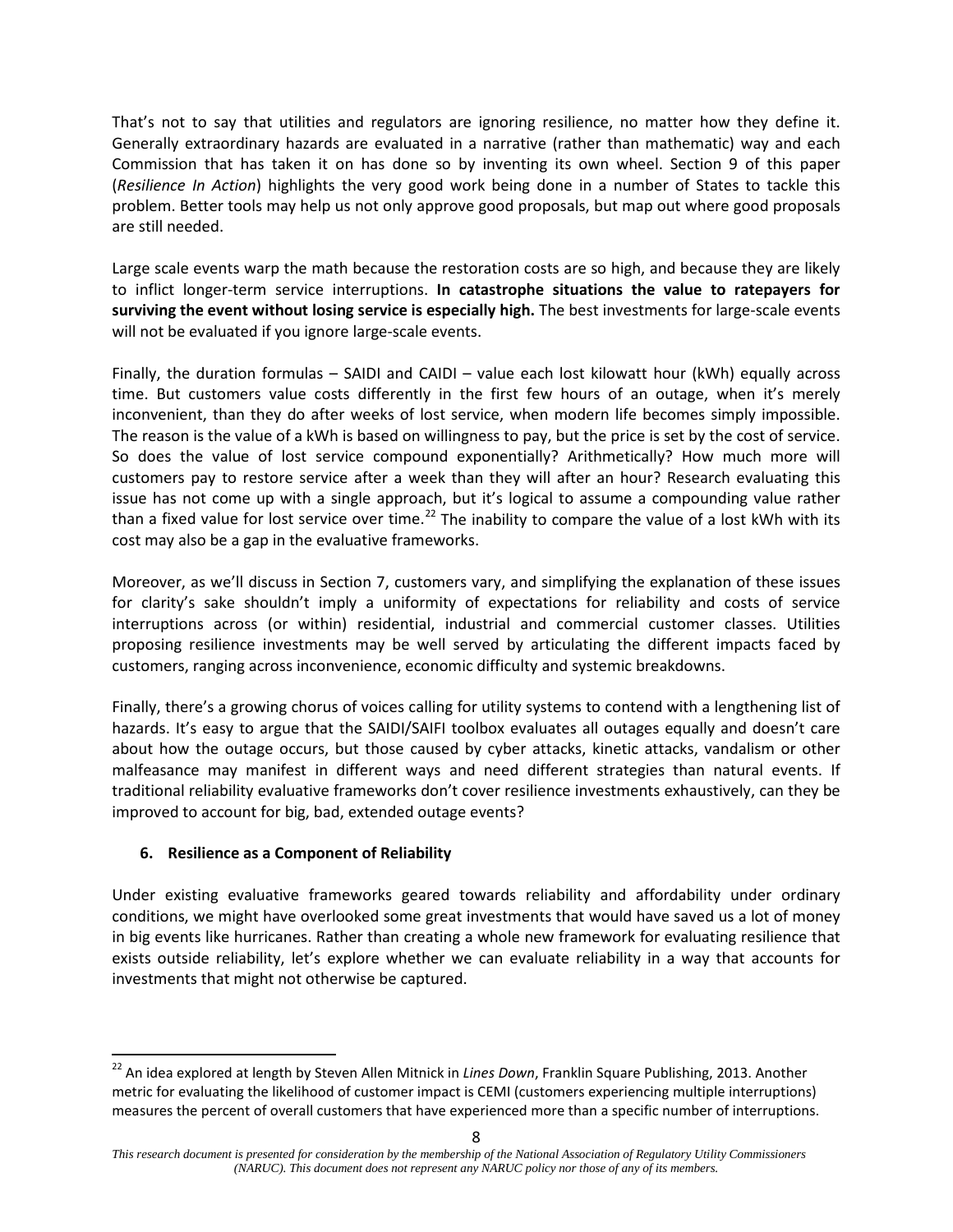Remember our proposed definition of resilience? *Resilience: robustness and recovery characteristics of utility infrastructure and operations, which avoid or minimize interruptions of service during an extraordinary and hazardous event*. How does this fit into a reliability framework that currently prioritizes blue sky availability and post-event restoration investment? Actually, it fits right smack dab in the middle. Figure 2 below shows how:

| <b>When?</b>           | Before / without an event                                                                      | <b>During an event</b>                                                                                                  | After an event                                                                                                                                         |
|------------------------|------------------------------------------------------------------------------------------------|-------------------------------------------------------------------------------------------------------------------------|--------------------------------------------------------------------------------------------------------------------------------------------------------|
|                        | <b>Service Quality</b>                                                                         | <b>Resilience</b>                                                                                                       |                                                                                                                                                        |
| What?                  | Availability: how well does it<br>work under normal<br>conditions?                             | Robustness: How hard<br>is it to knock down?                                                                            | Recovery: How quick<br>can it get back up?                                                                                                             |
| How is it<br>measured? | Frequency (SAIFI, MAIFI,<br>using only blue-sky<br>conditions)                                 | Variable avoided lost<br>load value outage<br>metrics, to be<br>developed (more work<br>may be needed in this<br>space) | Duration (CAIDI, SAIDI,<br>including major<br>events)                                                                                                  |
| Investment<br>example  | O&M, expenditures<br>managing vegetation, siting<br>and positioning favoring<br>ease of access | Undergrounding, siting<br>and infrastructure<br>positioning above<br>flood areas                                        | Paying mutual<br>assistance partners for<br>crew time and<br>expenses, advanced<br>metering<br>infrastructure to alert<br>the company about<br>outages |

# **Figure 2: Resilience In The Context Of Reliability**

When we include resilience in how we treat reliability investments, we consider conditions and investments to overcome those conditions that didn't show up before. Using this way of thinking, what kinds of resilience challenges are captured that were otherwise missing?

- Non-traditional hazards (Example: sophisticated terrorist attacks)
- Large-scale catastrophe events that resist restoration (Example: pervasive malware attacks on control systems)
- Events with the capacity to induce long-term outages (example: extremely large geomagnetic disturbances)
- Cascading failures (example: interdependent, systemic failures)

Why? Thinking about resilience as an aspect of reliability allows us to explicitly consider large scale events and non-traditional hazards that were sometimes cut out of the math before. It allows for variable pricing for duration and a better understanding of scale by adapting to risk-based frameworks that capture interdependencies and likelihood. By assimilating resilience into the factors that assure reliability, regulators won't be charged with setting new criteria for utility performance.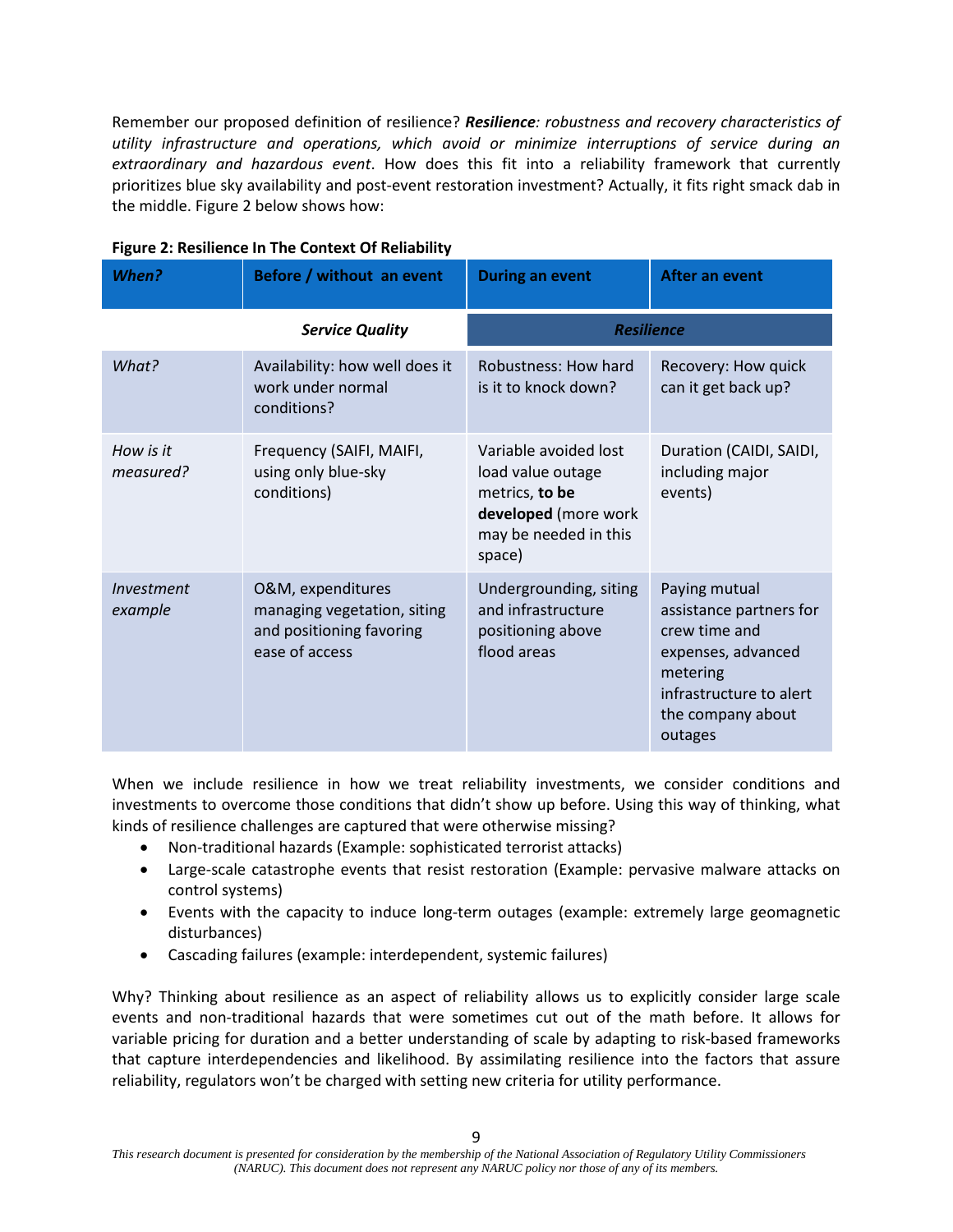### **7. How Should Regulators Review Resilience?**

Even if electric sector policymakers agree that resilience describes actions, which minimize or avoid service interruptions in extraordinary events, the evaluative frameworks (SAIDI and her sisters) are still letting us down. Before smarter minds develop the fix for evaluative frameworks for resilience, we will identify precisely what needs to be fixed.

We don't evaluate reliability under **non-blue-sky conditions**, but for resilience considerations, we may be better off if we did. Those large-scale events that create long outages for large numbers of customers are the knockout punch that really cost an outsized amount of money for utilities and create the worst experience for ratepayers. When developing resilience parameters, we have to ask whether we are taking into account extra-normal circumstances, and if so, whether to the appropriate degree. To that extent, **scale measurement** must take into account how big the catastrophe is. If the catastrophe is big enough, does the measurement always scale accordingly, or does it warp? With a large enough scale, it may be necessary to recalibrate the measurement so that the math still works. And lastly, **variable or compounding outages** must hold a value in resilience measurements. We have to take into account the value of lost service on day one of an outage versus day thirty.

Adapting SAIDI, CAIDI, SAIFI, MAIFI, ICE and other calculations to address these areas will help utilities offer smarter resilience proposals and help regulators make better-informed prudence decisions that support those investments.

This sounds pretty good, but there is one further consideration to make. A good investment in one area may create **trade-offs elsewhere**. For example, undergrounding power lines may create value for robustness, but may reduce the speed of recovery. Making field instrumentation easy to access may be great for availability and rapid restoration, but if this instrumentation is exposed to the elements or mischief-makers it may reduce robustness. A matrix evaluation that measures the pros and cons of a proposed project across these three categories may yield improved understanding of the trade-offs.

| Example 1: unique encrypted passwords for all utility "smart" distribution |                            |                        |  |  |  |  |
|----------------------------------------------------------------------------|----------------------------|------------------------|--|--|--|--|
| devices                                                                    |                            |                        |  |  |  |  |
|                                                                            | Resilience                 |                        |  |  |  |  |
| Availability                                                               | Robustness                 | Recovery               |  |  |  |  |
| Poor: more likely                                                          | Good: More resistant to    | Poor: more likely that |  |  |  |  |
| errors will occur                                                          | malicious software or      | password management    |  |  |  |  |
| through everyday user                                                      | hackers                    | and use will slow      |  |  |  |  |
| mistakes                                                                   |                            | restoration efforts    |  |  |  |  |
| Example 2: wooden distribution poles for power lines                       |                            |                        |  |  |  |  |
|                                                                            | Resilience                 |                        |  |  |  |  |
| Availability                                                               | Robustness                 | Recovery               |  |  |  |  |
| Good: repairs and                                                          | Situational, but usually   | Good: materials are    |  |  |  |  |
| maintenance are                                                            | poor: more susceptible to  | inexpensive and easy   |  |  |  |  |
| simplified, and do not                                                     | wind, vegetation, and      | to replace.            |  |  |  |  |
| require excavation                                                         | fires; less susceptible to |                        |  |  |  |  |
| crews                                                                      | floods                     |                        |  |  |  |  |

### **Figure 3. Matrix evaluation of two hypothetical reliability / resilience investments**

*This research document is presented for consideration by the membership of the National Association of Regulatory Utility Commissioners (NARUC). This document does not represent any NARUC policy nor those of any of its members.*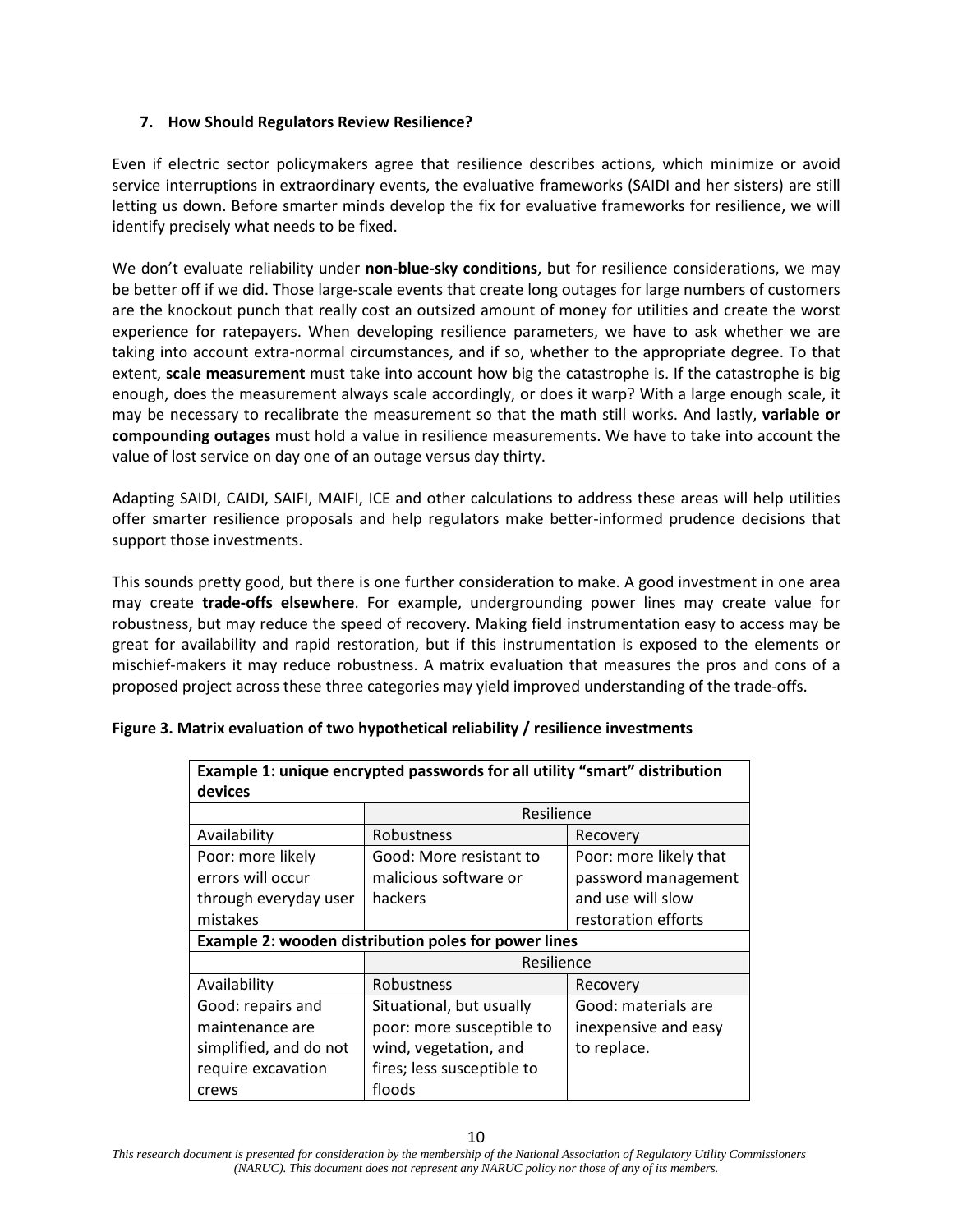In the previous examples, an investment that improves the robustness of the system may degrade its performance in availability or recovery, and vice versa.

Making everything resilient would probably break the bank, and it's unnecessary. Far better are investments that deliver lower-cost service and improve system performance. State regulators will want to approve investments that deliver the best system improvements and ratepayer value, but those may not always be the cheapest investments. Drawing a metaphor from a car, a hand-brake costs less than antilock brakes, but there are cases where the safety benefits of the latter may deliver higher value than always depending on a hand-brake. Likewise, investments in system visualization which help outage management or in distribution system redundancy with large benefits in the event of single line failures may be expensive items, but they may ultimately deliver bill reductions and other economic benefits to ratepayers. Sophisticated evaluations of the benefits of avoiding outages may deliver a clearer picture of the value case for robustness and recovery characteristics than strict line-item cost evaluation.

Money isn't everything though, and a single-minded focus on the investments with the highest costeffectiveness may mask other societal and customer benefits that are important to commissioners and other policymakers. For this reason, it may be important when evaluating resilience to **differentiate between and within customer classes**. For simplicity's sake, we've bundled lost load into big groups, but because utility ratepayers are people, they're all different. Commercial and industrial load losses are generally higher per hour than residential load losses, and it might – or might not - be important to regulators to avoid having residential customers pay for system hardening to prevent a manufacturing plant from losing an extra shift of production. Even residential customers display a wide variety: when these customers lose power, the utility will be able to return many to service quickly it will take longer to restore service to a smaller group.<sup>[23](#page-12-0)</sup> Outage management strategies that help eliminate long outages for smaller groups of residential customers may have a smaller economic payoff but may still be worth making a priority. Commissions may decide that the smartest approaches to investing in resilience may be those that not only differentiate between classes, but also within classes, with a balance between cost considerations and duration minimization for the longest-out customers.

If we can't afford to make everything resilient, how do we prioritize *what* to make resilient? The answer lies in risk-based methodologies to determine what will cost the most if we lose the service. The analysis for valuation of lost kWh's uses three structures. The **first** is the scale of the impact: how many customers are affected? The existing systems we have deal with that quite well. The **second** is the duration of the interruption. As we described earlier, the fact that you'll pay more for service the longer you go without it shows it has at least an arithmetic, and potentially exponential, increasing value to lost hours of service. Because they may never be used, if you were looking at these two factors alone, you'd have to conclude that resilience investments should prioritize the events and consequences that have the worst outcomes for large numbers of customers, no matter what the duration. Because evaluation frameworks like CAIDI and SAIDI already do a pretty good job of ensuring investments in widespread restoration for large numbers of customers, a large percentage of customers can lose service, but not for a very long period of time. What's overlooked is the compounding value effect of events that last a long time. So, **any new evaluative effort focused on resilience should prioritize those investments that best reduce long duration outages,** particularly for large numbers of customers.

<span id="page-12-0"></span><sup>&</sup>lt;sup>23</sup> For example, according to AP, after Superstorm Sandy New York utilities restored power to at least 95 percent of customers 13 days after the peak number of outages was reported. New Jersey reached that same level in 11 days and West Virginia in 10 days. But even at that time, 5% of customers had yet to have power restored. <http://bigstory.ap.org/article/power-outage-time-after-sandy-not-extraordinary>

*This research document is presented for consideration by the membership of the National Association of Regulatory Utility Commissioners (NARUC). This document does not represent any NARUC policy nor those of any of its members.*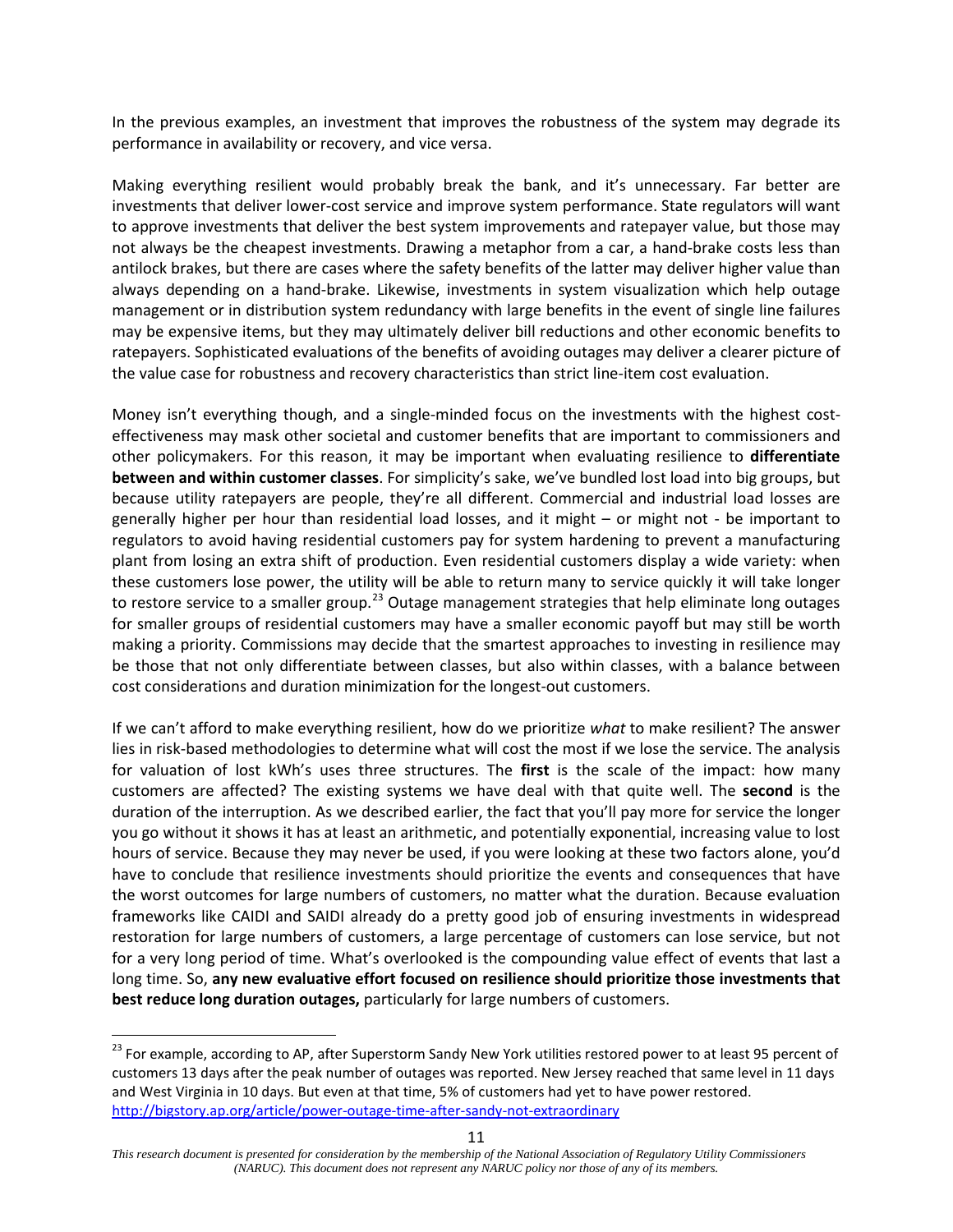But wait! Duration and scale are only two of the factors. The **third** is that the value of lost load varies by which customer is responsible for the load. Analysis of the value of lost load from the utility perspective has shown that it can range from \$1,000/MWh for residential customers to more than \$10,000/MWh for commercial and industrial users.<sup>[24](#page-13-0)</sup> That's only how it looks from the utility perspective. An evaluation currently underway by NARUC for the Maryland PSC is exploring whether the value of lost load for customers in suburban Maryland after the 2012 derecho event was substantially higher than it was for the utility serving those customers. The utility costs only included things like new poles and visiting mutual assistance crew costs, while the customers lost business, productivity and the contents of their refrigerators. It makes sense that the real value of load is variable within customer groups and even across time. Anyone who remembers the power outage during Superbowl XXXV will tell you that the value of lost load was much lower the night before the Ravens beat the 49ers than it was the night of the game. Although it may never be possible to evaluate this perfectly, one recommendation to the reader may be to explore the possibility of an evaluation of the value of lost load as seen from a customer perspective, similar to the work done for Maryland.<sup>[25](#page-13-1)</sup>

Harmonizing these three factors may require a new analytic framework – one that adapts to account for scale and duration, but also dynamically measures the compounding value of lost load, avoided before an event or incurred after an event, which will produce a variable value. We would suggest that a solution for this new analytic framework is dynamic, and may borrow features of a probabilistic risk assessment. NARUC has engaged experts to start figuring out what this might look like, but it's probable that it will take a conversation between States, companies and other stakeholders to create the tools to explore this effectively. One key participant may be consumer advocates, who would provide the perspectives that help commissions understand ratepayer value when the lights are on, and also when they aren't.

### **8. Resilience and National Disaster**

As disasters increase in scale, so do the benefits of resilience. The 2011 Great East Japan Earthquake was a global tragedy whose effects were amplified by the reactor disaster at the Fukushima Daiichi nuclear power plant complex. Greater resilience at that site may have yielded outsized benefits. Understanding what the most damaging consequences are and prioritizing resilience investments in a spectrum that at least explores possible events of unthinkable consequence may yet provide outsized benefits in future catastrophes.

One way to determine what highest-consequence events might be best managed with a resilience investment is to take advantage of a tool utilities already use: contingency planning. This tool plays an iterative and repeating "what if" game, where the system operator models what the system does if different system components stop working. *What if we lose the most important line? What if we lost the two most important lines? What if we lose two important lines and the most important substation?* Generally, "N minus 1" or "N minus 2" planning is the rule, where operators are prepared to adapt to the loss of the most and second-most important assets on their system.<sup>[26](#page-13-2)</sup> For planning purposes, utilities

<span id="page-13-0"></span><sup>&</sup>lt;sup>24</sup> The Regulatory Assistance project and Synapse Energy Economics, Workshop on Risk in the Electricity Industry, a training provided to the Mid-Atlantic Conference of Public Utility Commissioners in Hershey PA on June 14, 2013.

<span id="page-13-2"></span><span id="page-13-1"></span><sup>&</sup>lt;sup>25</sup> This report will be available December 2013 at **www.naruc.org/SERCAT**<br><sup>26</sup> For example, the NERC Transmission Planning (TPL) Series of standards uses this iterative method.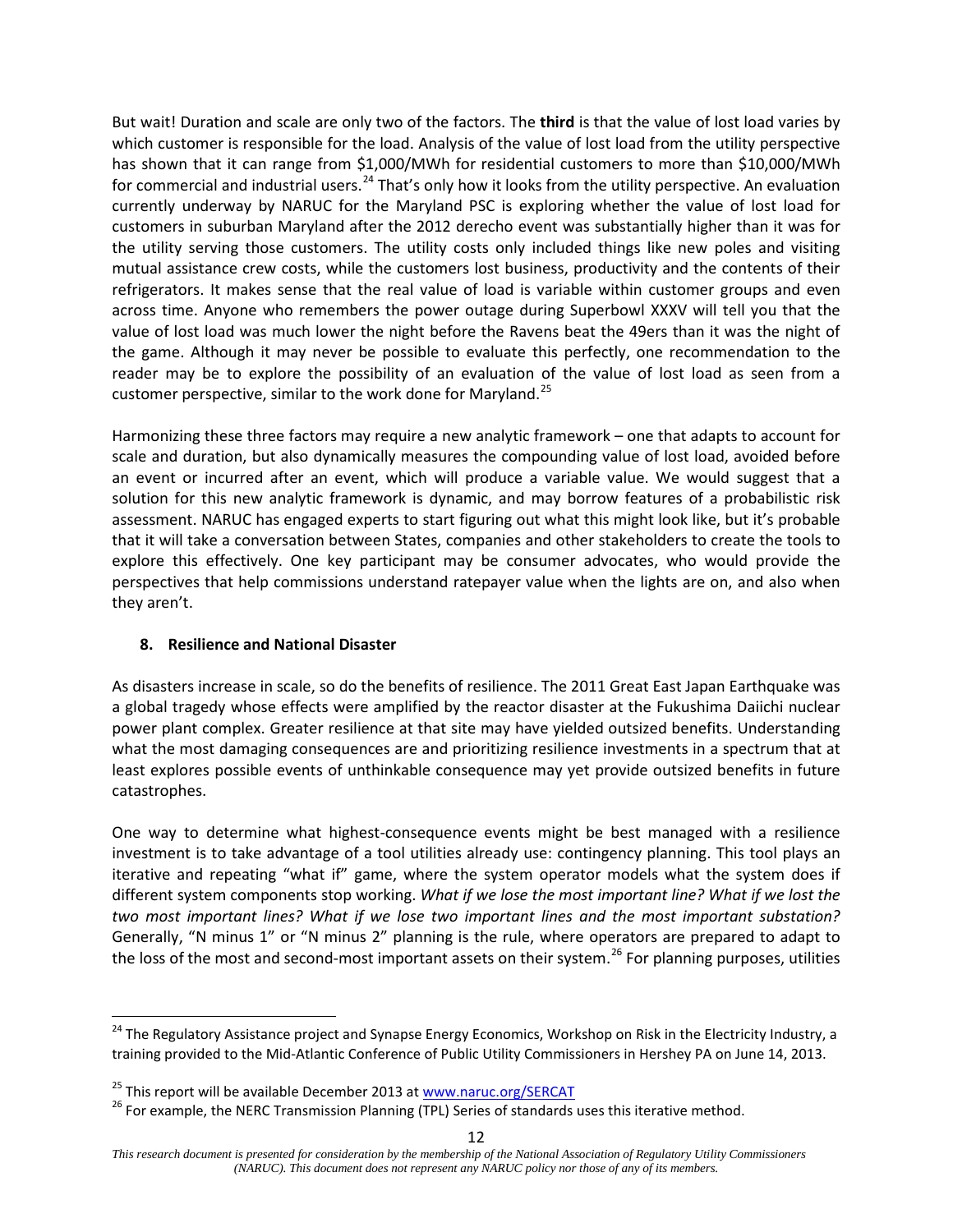and regulators may want to explore whether going further out into worse contingencies (say, "N minus 20") can be helpful in identifying the most critical systemic points of failure.

State Energy Offices are also a great locus for contingency planning experience. The DOE's support of the work the National Association of State Energy Officials (NASEO) does in support of State energy assurance planning is a great resource for regulators.<sup>[27](#page-14-0)</sup> As part of this effort, NASEO provides assistance, education and outreach to support energy assurance planning, response, and smart grid efforts in all 50 States. This effort is sponsored and supported by the U.S. Department of Energy's Office of Electricity Delivery and Energy Reliability (OE).<sup>[28](#page-14-1)</sup> NASEO's Energy Security Committee serves as the focal point of the program and committee members participate in planning and implementation activities aimed at facilitating peer exchange, offering expert input into state activities and facilitating regional coordination.

One final area to consider is whether there are restoration or survivability priorities that exceed the usual order for a utility or the jurisdictional borders of a State commission. The Japanese nuclear power plant example is instructive here, but in each utility service territory – or in its neighbor – there may be some hidden gem for which resilience holds extraordinary value. Does the National Emergency Management Training Center rate a higher or lower service resilience priority than the bio-defense labs at Ft. Detrick? Both are in Frederick County, MD, which borders on Pennsylvania and Virginia. Does reliability assurance in those States have an outsized value if it prevents cascading failures in Maryland? Do those asking about reliability have a way to ask about, measure or value those interdependencies? Do we have a way to coordinate if something important is discovered? More work may be needed on this front.

### **9. Resilience in Action**

Reading through this paper, you might think that States and utilities haven't even begun to think about resilience or taken any smart action. In fact, the opposite is true: a lot of very good thinking and planning has gone into a number of resilience efforts in recent years. States' experience regulating for reliability provides a rich spectrum of activities and findings. Each of NARUC's members offer guidance in the ways they have ruled on rates, terms and conditions for reliability. We have selected a few examples for you from New Jersey, Texas, Ohio, Florida, Maryland and Pennsylvania.

| <b>STATE</b>      | <b>PROJECT</b>                                                                                                                       | <b>SIGNIFICANCE</b>                                           |
|-------------------|--------------------------------------------------------------------------------------------------------------------------------------|---------------------------------------------------------------|
|                   |                                                                                                                                      |                                                               |
| <b>New Jersey</b> | PSE&G's "Energy Strong" campaign. <sup>29</sup>                                                                                      | Utility cost-recovery plan                                    |
| <b>Texas</b>      | An Examination of Transmission and Regional Electricity<br>Planning and Communication as it Relates to<br>Reliability. <sup>30</sup> | NARUC and DOE- funded<br>study for State needs                |
| Ohio              | Electric Reliability Performance Data. <sup>31</sup>                                                                                 | Reliability performance data<br>from PUC's regulated entities |

<span id="page-14-1"></span><span id="page-14-0"></span><sup>&</sup>lt;sup>27</sup> For further information see: www.naseo.org/energyassurance.<br><sup>28</sup> The DOE's Infrastructure Security and Energy Restoration is also an important security and resilience partner in this effort, with a number of resources available online at: [http://energy.gov/oe/mission/infrastructure-security-](http://energy.gov/oe/mission/infrastructure-security-and-energy-restoration-iser)

<span id="page-14-2"></span>

<span id="page-14-4"></span><span id="page-14-3"></span>

and-energy-restoration-iser.<br><sup>29</sup> (PSEG 2013)<br><sup>30</sup> (Mott MacDonald 2012)<br><sup>31</sup> (Public Utilities Commission of Ohio n.d.)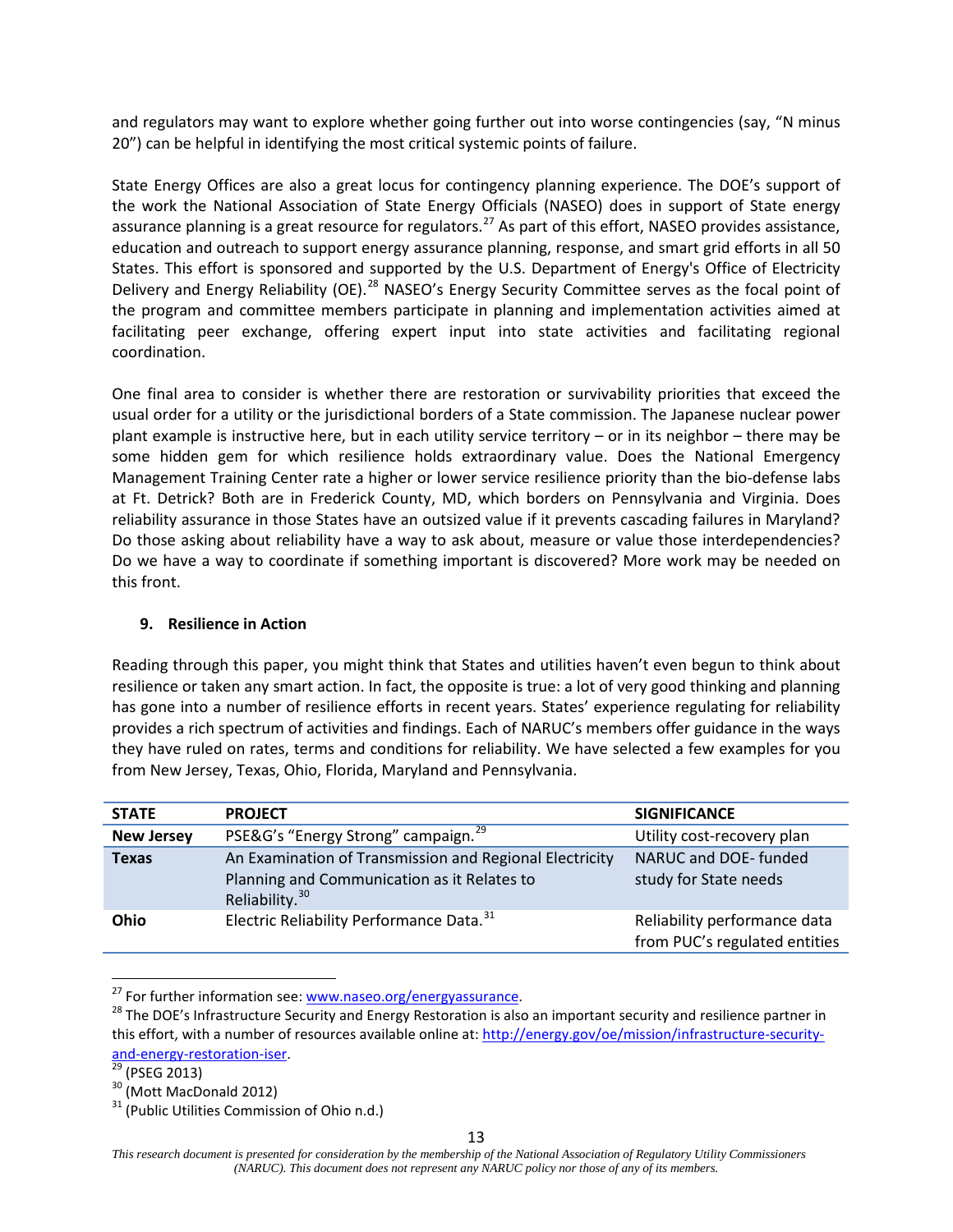| <b>STATE</b>   | <b>PROJECT</b>                                                                                     | <b>SIGNIFICANCE</b>                                                                                                                 |
|----------------|----------------------------------------------------------------------------------------------------|-------------------------------------------------------------------------------------------------------------------------------------|
| <b>Florida</b> | Florida PSC's annual Electric Utility Distribution<br>Reliability Reports. <sup>32</sup>           | Annual reliability reports<br>from PSC's regulated entities                                                                         |
| Maryland       | Derecho Multi-State Outage and Restoration Report.<br>Case No. 9298                                | Catastrophic storm impact<br>evaluation                                                                                             |
| Pennsylvania   | Post-Storm Reports - Hurricanes Irene and Sandy, and<br>Post-Sandy PUC Policy Statement Proceeding | Evaluations of the utilities'<br>response during Hurricanes<br>Irene and Sandy, including<br>lessons learned and best<br>practices. |

These examples show that States and utilities are already pretty good at evaluating and incentivizing resilience investments, but each has largely done it alone. Our hope in highlighting some of these outcomes is to pull together resources for State public utility commissioners to benefit from and build on their work.

In Section 7 (*How Regulators Should Evaluate Resilience*) we explored some concepts that Commissions might want to keep in mind when confronted with a proposal to invest in something that the petitioner calls "resilience." Another additional option would be for commissions to proactively inquire about resilience efforts undertaken by utilities and explore their understanding of the difference between resilience investments and investments that are focused on improving traditional reliability concepts.

# **10. Conclusion**

Resilience is something we all want in our utility systems and commissions and utilities are hard at work addressing reliability and resilience for the systems they oversee. In many cases, they are already considering prudent investments that would fall under the definition of resilience that we've presented in this paper.

To better accommodate resilience into the world of regulatory review, however, we need to sharpen its definition and provide a more rigorous set of analytic tools to evaluate it. In this paper we've argued that resilience can be defined as the robustness and recovery characteristics of utility infrastructure and operations, which avoid or minimize interruptions of service during an extraordinary and hazardous event. Using that definition, there seems to be a home for resilience within how we review reliability. The frameworks we use to evaluate reliability aren't perfect in this space, and more work needs to be done to accommodate resilience within them, but with a little improvement of those frameworks, a number of good investments that improve service and deliver ratepayer value may get approved that currently might not meet cost-effectiveness muster.

Finally, because coming through an event without losing service becomes far more valuable the worse the event is, there may need to be some additional considerations brought to mind for commissions. Resilience is most valuable in dealing with severe hazards and non-traditional threats. More work may be needed to help commissions identify, prioritize and manage these risks.

<span id="page-15-0"></span><sup>&</sup>lt;sup>32</sup> (Florida Public Service Commission 2013)